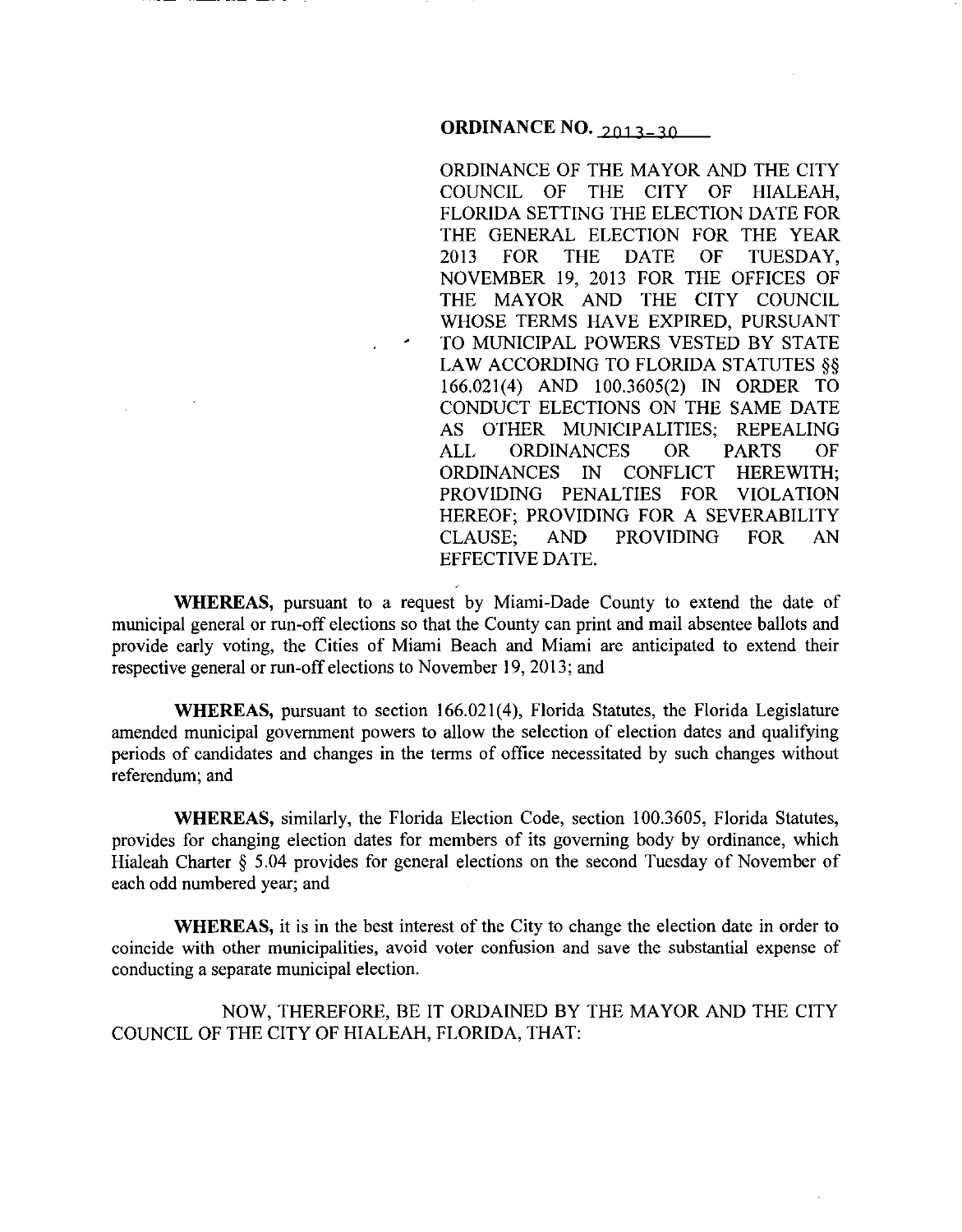**Section 1:**  The Mayor and the City Council of the City of Hialeah, Florida hereby extend the election date for the general election for the year 2013 to Tuesday, November 19, 2013, for the offices of Mayor and Councilmembers whose terms have expired, pursuant to municipal powers vested by state law according to Florida Statutes §§ 166.021(4) and 1 00.3605(2) in order to conduct elections on the same date as other municipalities.

## **Section 2: Repeal of Ordinances in Conflict.**

All ordinances or parts of ordinances in conflict herewith are hereby repealed to the extent of such conflict.

## **Section 3: Penalties.**

Every person violating any provision of the Code or any ordinance, rule or regulation adopted or issued in pursuance thereof shall be assessed a civil penalty not to exceed \$500.00 within the discretion of the court or administrative tribunal having jurisdiction. Each act of violation and each day upon which any such violation shall occur shall constitute a separate offense. In addition to the penalty described above, the City may pursue other remedies such as abatement of nuisance, injunctive relief, administrative adjudication and revocation of licenses or permits.

## **Section 4: Severability Clause.**

If any phrase, clause, sentence, paragraph or section of this ordinance shall be declared invalid or unconstitutional by the judgment or decree of a court of competent jurisdiction, such invalidity or unconstitutionality shall not affect any of the remaining phrases, clauses, sentences, paragraphs or sections of this ordinance.